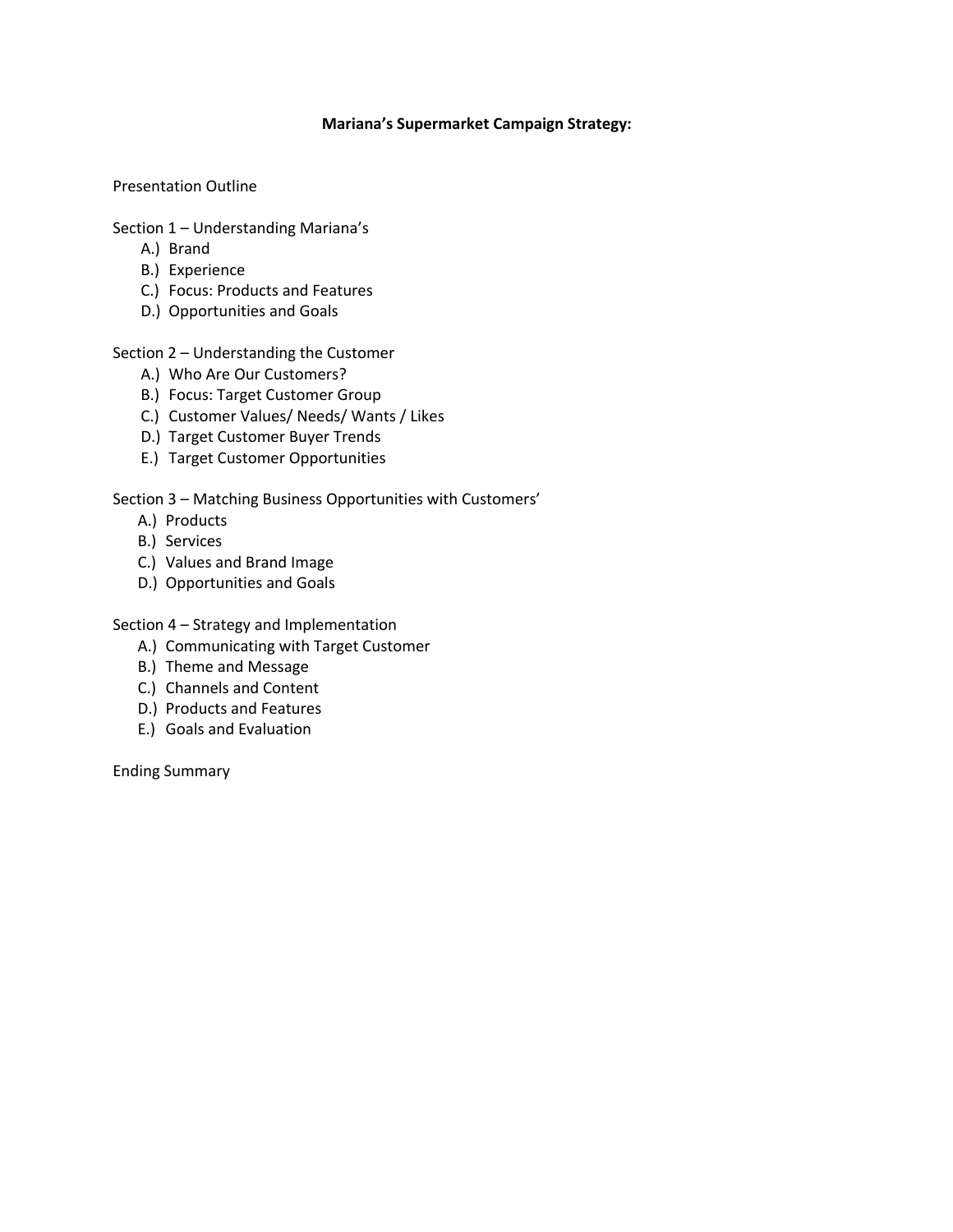Section 1 – Understanding Mariana's Supermarket

A) Brand:

In understanding the brand image of Mariana's Supermarket, I discovered that it is a family- owned business rooted in family traditions in food and culinary experience, representative of the Hispanic culture and community, delivered in a way that is aimed to provide these familiar family, home, community and cultural comforts to its customer base in a way that is convenient, friendly, fun and most of all makes them feel nostalgic and at home.

So, in that aspect, the following are the values and principles that are most important and reflective of the brand image and business culture of Mariana's Supermarkets. Therefore, its staff and customer interaction and experience, advertisements, products/services, and locations should all maintain and reflect these values in every aspect, so that the name Mariana's always carries these virtues with it.

- 1. Family
- 2. Community
- 3. Culture
- 4. Convenience
- 5. Friendly and Fun
- B.) Experience:

In order to further gain an understanding of Mariana's Supermarket, I visited as a first time, non-Hispanic customer. The following is the details and insight gained in my experience.

Initially when I approached the store, I immediately noticed 3 things:

- 1.) All the customers on site and in store were Hispanic
- 2.) The music playing was appropriately Latin
- 3.) The windows were covered in images of the employees hugging and smiling and like family.

So, the immediate opportunity of a non-Hispanic clientele was obvious, and the music, and entrance was perfectly representative of culture, community, friendliness and family. I would normally have questioned the fact of seeing employees first instead of food first, as the product should be immediate. However, in this particular situation the lack of food first replaced by the values first is perfect, as it separated this grocery store from others. It welcomed me as a customer and promised me before entering the doors of what to expect in the delivery of the product – something other grocery stores do not do.

Inside, I saw a whole new world of grocery shopping. The usual stuff was there, food, beverage, etc. And even some extra grocery store features like check cashing services and a bakery, which many have, but not all; especially not all niche or culture-based markets like this one. Then as I walked around and explored, I was just in repeated moments of awe, and curiosity, and surprise. Firstly, I had been to a couple Mexican markets in California. Usually, they were confusing and very little in English. They also were often disorganized to my perception and somewhat random in display. Also, they were not usually staffed well, and if I had a question, it was not usually a smooth and ideal communicative and informative exchange, due to a combination of language barrier and uncertainty, but from which party, I am unsure.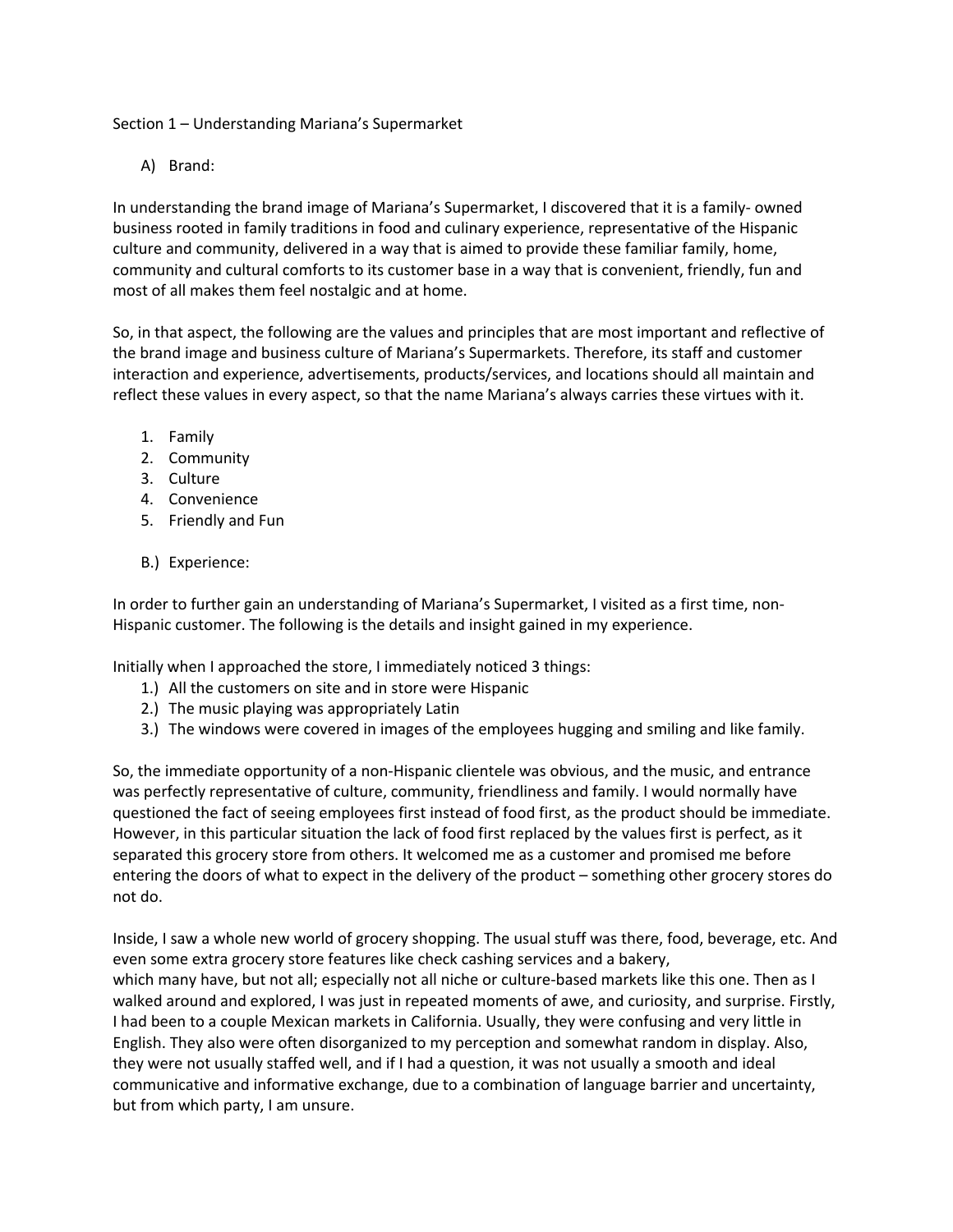But this was not that experience. I pulled out my phone and took photos of what I saw. And as I snapped photos, people stopped and smiled and posed for the camera. Hispanic customers and employees. I watched what I expected to be a half or less staffed environment, as even larger common grocery stores usually are. But here it was all hands-on deck! Everyone was working steadily. And not just sliding items over a scanner or stocking shelves, but baking pastries, slicing meats, preparing fresh tortillas, serving food at a small dine in area with ready-to-eat meals, and I even saw a woman walk from behind the dine-in counter area and approach the table of people eating and start interacting. I don't speak Spanish and I don't know if they were friend or family, or if she was asking about the food, but I believe she was. As if she were a manager checking on customer dining experience in a proper restaurant. And if they weren't friends or family, they certainly were now!

I saw a spice wall that was sent straight from the spice gods! I took photos because it was impressive. I love spices as I am Cajun, and we eat lots of spicy foods. And this was wow! I don't even know what they all were, but I would love to learn to use them in my recipes. I saw lots of familiar items, and many things in English, but not all. There was some opportunity there. Then my 2 favorite experiences happened. I am Cajun as I said before and we have a snack food that is pretty much unique to our culture that I know of. Everywhere in Louisiana, there are gas stations, and meat shops, and places to get Cracklin's. Cracklins' are pork skin with the meat and fat still on, fried and seasoned spicy and served in little nuggets of deliciousness. I miss them as I am unable to get them in my previous new home in California, and now here in Nevada. Everywhere has pork rinds, but that isn't even close to the hot, crisp, salty, spicy, fatty and devilishly unhealthy sweet sin of taste utopia!

And then I saw it! It was a giant! Like a mutant, freakishly gifted and larger than life Cracklin! I was so excited! I couldn't believe I found them, and it was the largest ones I had ever seen. And to think, they had been here all along, but known by a different name, in Spanish "Chicharron". And when I tasted, yep…. Home!

Also, as I waited for my food to be rung up at the register, behind two other hungry customers, I looked at all the fresh, ready to eat Mexican food walked a bit away. This caused me to fail to notice when my turn came in line, and I had abandoned my place in line. But others lined up behind where I had been, and they called out to me. "Sir", I heard in English. I turned and apologized as I hurried to reposition myself at the checkout counter, expecting some irritated manner from other customers and the cashier, as a dumb white boy was holding up the line. But, smiles, kindness and all. I thanked the cashier and turned and thanked the customer who called out to me, then walked away and as I did, I received a kind, friendly response from both.

Lastly, I had to visit the bakery, I mean, who doesn't love sweets? So, I went to the bakery and everyone was busy working and creating delicious pastries all new and curios to my tastebuds. My favorite pastry is a bear claw, and I saw some that looked exactly like them. Had to be them. So, I wanted to buy some. But how? Everyone was working and I needed assistance. So, I stood and prepared myself for the language exchange of confusion and shyness and hoped for the best. Then, customer came up and rang a little bell and the lady came quickly and assisted her. I stood and watched and waited after to see if I'd have the same experience. Once they both left, I rang the bell and someone else came immediately over and asked something in Spanish. I pointed and tried to communicate expecting a weird feeling of wishing I spoke the language and could appear all surprising and cultured to them! And you know, she understood and gave me my pastries. And you know, they weren't bear claws, but not so unfortunately so. They were the exterior taste and texture of bear claws, but with a cream filling. Pretty darn delicious.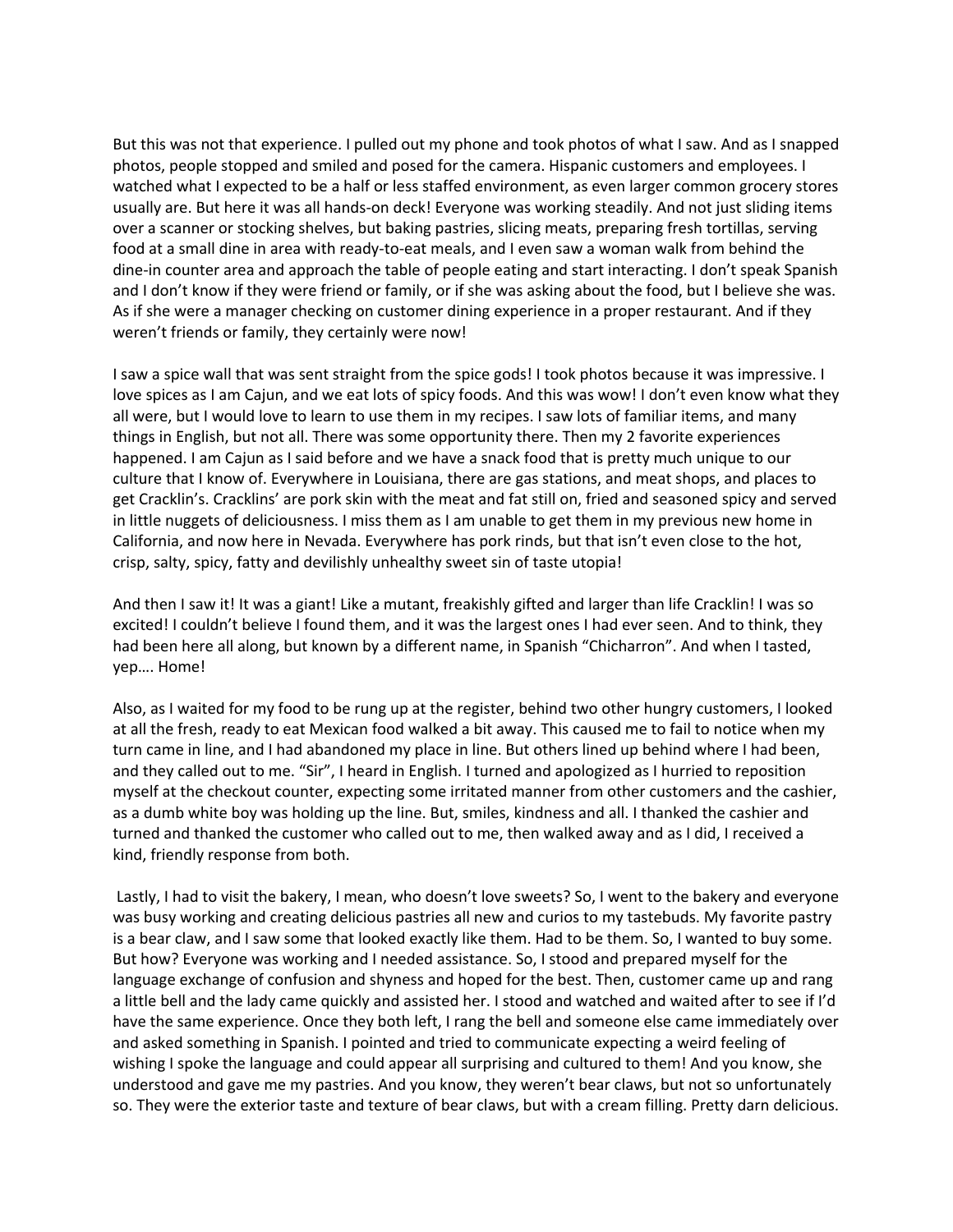So, now we summarize this full experience. The grocery store was much, much more than that. Much more convenient, clean, tidy, organized, and not confusing at all. It was very well staffed, and all were smiling, kind, helpful, and very busy and productive. There were so many different things that made it not a grocery store, which I suppose is why it is called a market. But still, most supermarkets, are just average grocery and convenience stores. Often even, markets can be less than grocery stores, but more like a larger gas station type food store. I was curious, surprised, engaged and interacted with in friendly ways. I was welcomed, I was treated, and I was fed deliciousness, with little expense. I clearly had a shopping experience in a culture, not of my own, yet I felt like I would like to visit more often and maybe I too could feel like part of the family.

This is the experience that Mariana's has the ability to deliver. They have all the tools to give this experience to everyone. They already do to many, as customers all seemed to be regulars and happily shopping. But we need more to experience this. I want others to experience this. I want to help make that happen. So, based on my knowledge, and my nationality, based on my experiences and my hesitations and concerns, I want to change the perception of others like me, and give them the push and encouragement and INVITATION to walk in and shop, dine-in and experience the family, friendly, community, convenience, food, and culture of Mariana's Market. And this is how I think I can help make that happen.

C.) Focus: Products and Features

So, I think the cultural niche of Mariana's products is wonderful. And I think it should be shared with everyone and introduced to many new non-Hispanic customers. Why should they miss out on such awesome new discoveries? But there will be curiosity, and there will also be uncertainty, hesitancy, and lack of action in that regard due to cultural difference, lack of understanding and knowledge, and fear and shyness of the new and strange unknown. So, that has to be fixed and changed, but there has to be a starting point. Simple. So, let's discover what they are comfortable with and what we can give them first that isn't scary, but comfortable and common, and we can discover what they want and like and need, and we can provide. Then we can discover what they fear and why they don't consider shopping, and we can change that. We can welcome them and make them feel comfortable. And then we can teach and share with them our culture in a friendly, safe and fun way. Then, we can do so again and again, for everyone. Then we are all family under this roof.

So, let's start with the obvious. Meats, cheeses, bread, laundry detergent, etc. Marianas has a lot of common items. We can show that in ads and have those ads in English. That helps. But it doesn't invite them in. It's a start. So, let's start there. Let's start small. Let's start simply.

D.) Opportunities and Goals:

So, here is what we can and need to do. We need to find out our customer's wants, needs, culture, fears, habits, etc. We need to figure out how we are similar and show them that. We need to find out how to invite them into OUR culture and family. We need to gain a customer base outside of the Hispanic market. We need to build a bridge of cultural similarity and comfort that will lead them into a cultural experience of discovery, family, awareness and enjoyment here at Mariana's market. So, let's find out who these people are.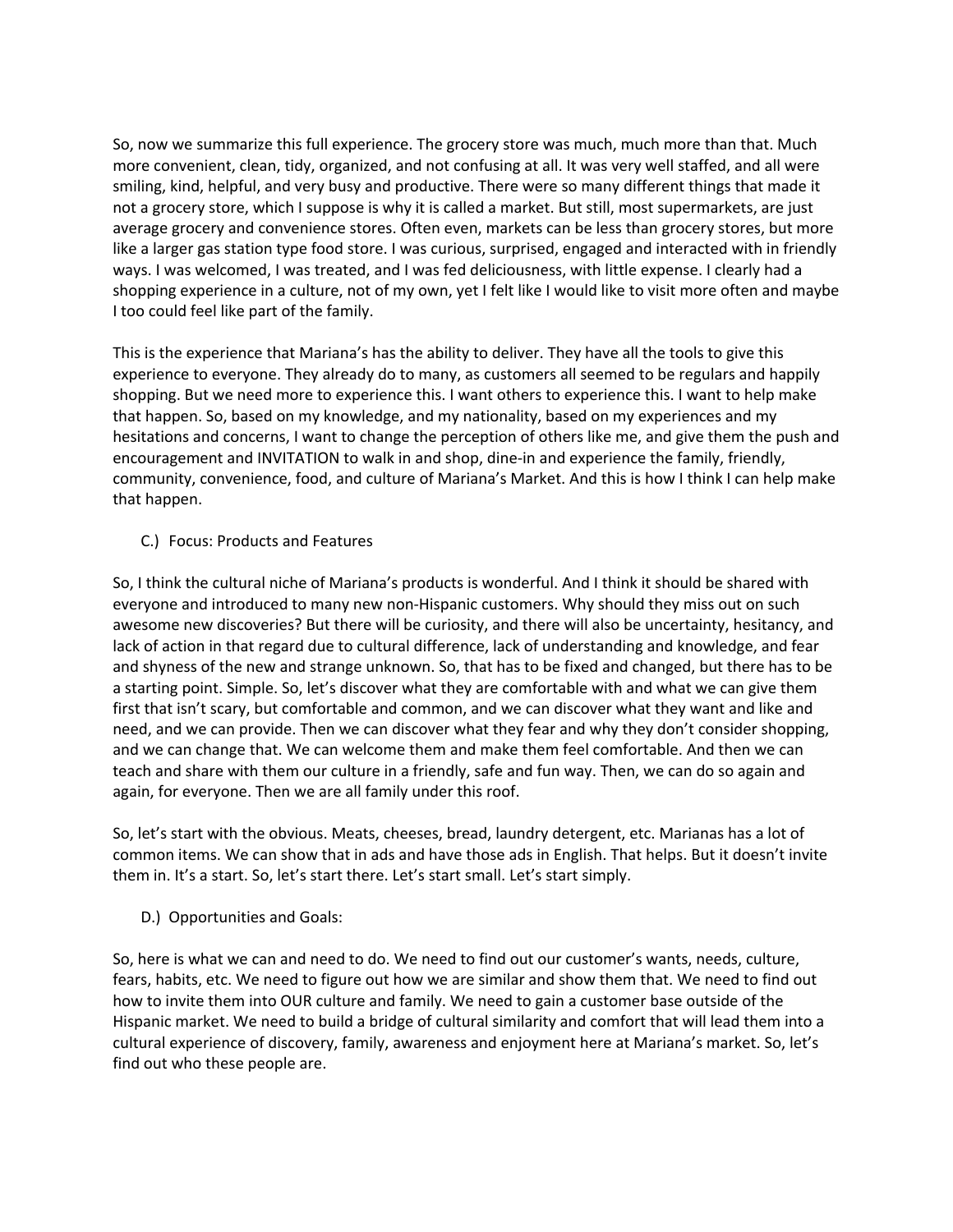#### Section 2: Understanding the Customer

A.) Who are our customers?

So, clearly Mariana's customers are Hispanic. They are most likely diverse in further consideration and investigation, from different Latin backgrounds, places, and different levels of time spent, fluency of the English language and assimilation into their home here in America. But to answer simply and immediately, they are Hispanic. This is good, as it should be. This is a business catered to give them some sense of place and home here in America. I love it. But to grow the success of the business and to share the awesome experience they have the ability to gift to others, we need to not focus on the Hispanic customers, and focus on all other nationalities.

B.) Focus: Target Customer Group

So, we should focus on non-Hispanic groups. However, we want to be most effective in our strategy. So, as stated before, we will start by finding ways to comfort, welcome, deliver things they want and need and then from there we will deliver the cultural experience of learning and sharing culture and through that we will make them part of the Mariana's family. So, we start small and targeted. So, lets choose one group to start with. Then focus all our strategy on them. Then move on to others and modify our strategy for the specific needs and values for that particular group.

In researching shopping trends on different nationalities, I discovered a lot of wonderful information. First of all, there is a growing trend in all nationalities across the board in shopping within cultural focused businesses. This is due to the growing population of mixed-race families. This is good news, as it shows that we have already got an advantage working in our favor, through evolutionary human assimilation. I also discovered our cultural bottleneck. It would appear that the Caucasian race are the least active shoppers, both in stores and online. This is probably due to them spending more time eating out. From my research, this group also has the least amount of family orientation values within the majority of their group, at least through surveying and trend. Asians, African Americans, and Hispanics, all tend to display more family-oriented behavior and a sort of pack mentality as well. This is most likely due to the minority status in society here in the states. So, they look out for one another and keep close in a instinctual safety net, but not to view or say that as a bad thing, as I don't think it's as much a threat as it is a strong value for them. So, this is something that makes a great sales point in our strategizing. And through this research, we will save that great information for later, because we will start effectively by focusing on the weakest link. In business, the bottleneck is the best place to begin. As they say, you are only as strong as your weakest link. And for all intents and purposes, our weakest link is the everdining in restaurant and less family oriented, Caucasian group. And lucky for us, the bottleneck also is the majority group in our society. So, we now have our target group. Let's find out what they want and need, and how we can reach them effectively.

## C.) Customer Values / Needs / Wants / Likes

So, Mariana's first brand value is family, and Caucasians are the least family-oriented group. So, we are already seeing what doesn't work. So, what do Caucasian's value? According to research on shopping trends, Caucasians and also some other groups, are increasingly tending to purchase healthier and organic items. Now, I do not know every product that Mariana's offers, but a quick type of the word organic in the search bar on their online ordering, provided me a full page of products. A quick typing of the word healthy, even provided a couple options with healthy in the main description. This is pretty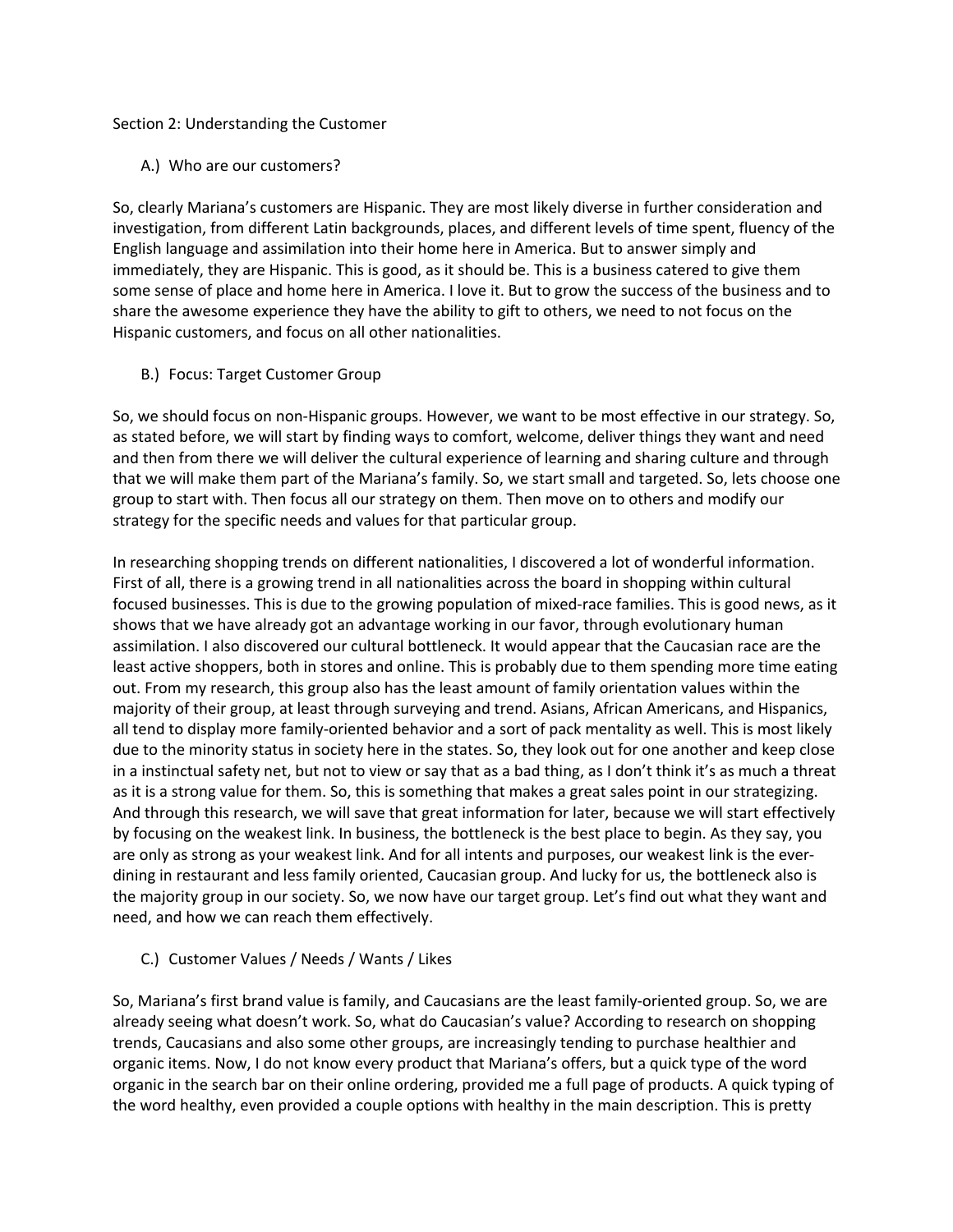vague as healthy is not often in the title of a food product, but in the nutrient value. But this is enough to say that they do have these options and therefore can provide this want/need to Caucasian customers.

Next, as a Caucasian myself, I will speak from my own knowledge and experience and say that Caucasians, of course vary all around, but there are some obvious common likes. Some of these are simple and easy. In younger generations, there is a growing trend in not cooking, and according to research, its most present in Caucasians. So, ready to eat food is a huge sales opportunity. And not only does Marianas have ready to eat products, but they also have a dine-in! Wonderful. We are right on track here.

Next, what do Caucasians need and want? Caucasians are the least culturally aware and practicing group. So, they tend to be the most open to learning and experiencing new cultures. But they still are foreign and need help feeling comfortable sometimes. From my experience though, if welcomed into a cultural experience and shown the way, they take much delight in learning. They want to be cultured and they want to be family oriented, they just don't have that value within their cultural upbringing as much. Teach many Caucasians a couple words in Spanish, and next thing you know, they are watching Telemundo with a Hispanic friend, eating tacos and looking up ancestry.com so they can use their newfound Spanish word and prove that they have some Spanish in their bloodline. The pride and enjoyment are there, and we just need to find out how to welcome them into Marianas and we can give them some reason to fall in love with the Latin culture. So, where do we start? Taco bell, as ridiculous as that might be. We start with tacos, beer, Cinco de Mayo, and other most basic and common knowledge of Latin elements that every single Caucasian on earth would know. They love tacos, taco trucks, beer and margaritas, parties and pinatas and Mr. Worldwide! So, we need to show them fun as well. We have to create fun ads.

Lastly, research also showed that Caucasians when surveyed were willing to take cooking classes. So, we can make simple, easy taco recipe adverts and videos and include new ingredients that are foreign to them and tell them that Marianas has these, and we can welcome them in and introduce them in this manner.

D.) Target Customer Buyer Trends

As stated, prior, Caucasians are the group that does the least shopping in grocery stores and online. So, they are more likely to eat out or purchase ready to eat meals. Also, as previously stated, there is a growing trend in organic and healthy options.

In my experience from living in California and now Nevada, I see a large trend in Caucasians purchasing Mexican food. In fact, A Lot of it. However, the understanding and depth of this culture's food is not deep. In fact, my last two Caucasian girlfriends and their entire families ate tacos, nachos, and quesadillas, and drank corona and margaritas so often that I was sick of it! So, the desire is there, it's just a shallow pool and we just need to add some agua

E.) Target Customer Opportunities

So, lets summarize what we know. Caucasians want to be invited into a family-oriented setting as they don't have the strong family presence in their cultural up-bringing. They have an appreciation and desire to learn other cultures and they have a strong love for Latin food, but their knowledge of it is very little,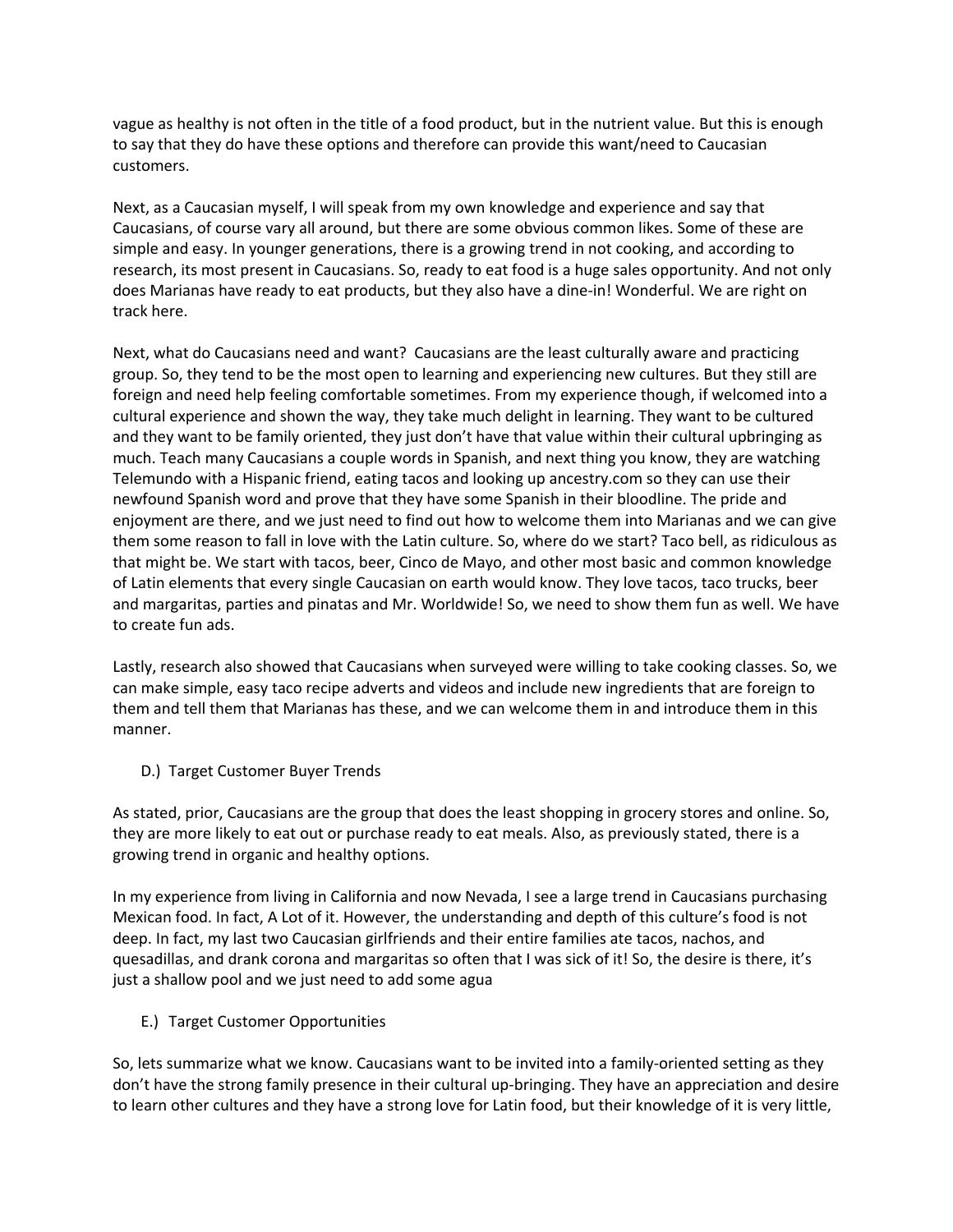and their desire to learn and experience is hindered both by their lack of knowledge, and their lack of understanding of the most strongly prevalent values that Latinos have, which is family and culture. So, we have to teach them. Not only do we need to teach them Spanish food items to increase their willingness to shop in a Latin market, but we have to teach them how to respond to family-oriented culture. I have been invited into many Latin family home for dinner or for a holiday celebration. And I love it, but I get shy as I don't really know how to respond right away when I am given this family style treatment and welcome. I have slowly accepted that I am being welcomed. And that usually always happens during dinner. So, food is the way!

Section 3: Matching Business Opportunities with Customers

A.) Products

So, let's start planning. What can Marianas give to our potential Caucasian customers. We give them what they know and feel comfortable with that is Latin to them. We want to make them less foreign in a Latin market, so we make them feel like they already know what Latin is. Let them be at ease from the start. So, we have basic ingredients and products that are not uniquely Latin, and we also have generic "Latin" items. Taco ingredients, beer and liquor, chicken, steak, pork, seafood, avocado, salsa, chips, on and on. These have to be a simple starting point as far as products go. Then we teach them more later.

B.) Services

As for services within Marianas, we can consider things like the check cashing or phone repair. However, this is not the best route. Obviously if they know that it exists and they live in close proximity, it is an opportunity when their phone breaks. But likelihood that they will stick around, explore and shop is slim.

So, we should focus service opportunities on the customer engagement and interaction, the dine-in and ready to eat aspect as trends show Caucasians eat out a lot more than cooking at home. Also the biggest service opportunity is in education. Caucasians are known to be willing to learn about cultures, open to cooking instruction, and love what they know of Latin food. So, we aim our focus on teaching them more.

And the other big service opportunity is with online ordering. This is a great place to put two efforts in one. If they can watch a video recipe and be taught new ingredients and how to use them, and then purchase them right then and there online, then they are given all the push they need in one simple url address.

C.) Values and Brand Image

Latin Culture and Marianas Supermarket both highly value family. This is somewhat foreign to many Caucasians, and therefore can be scary at first as they do not necessarily know how to respond or behave in these situations. But they are open and willing to adapt if guided in a friendly, convenient, and fun way with a little education to make them feel more knowledgeable. So, hitting them with Marianas strongest value of family first, may not be the best way. This is better saved for later. So, instead, we use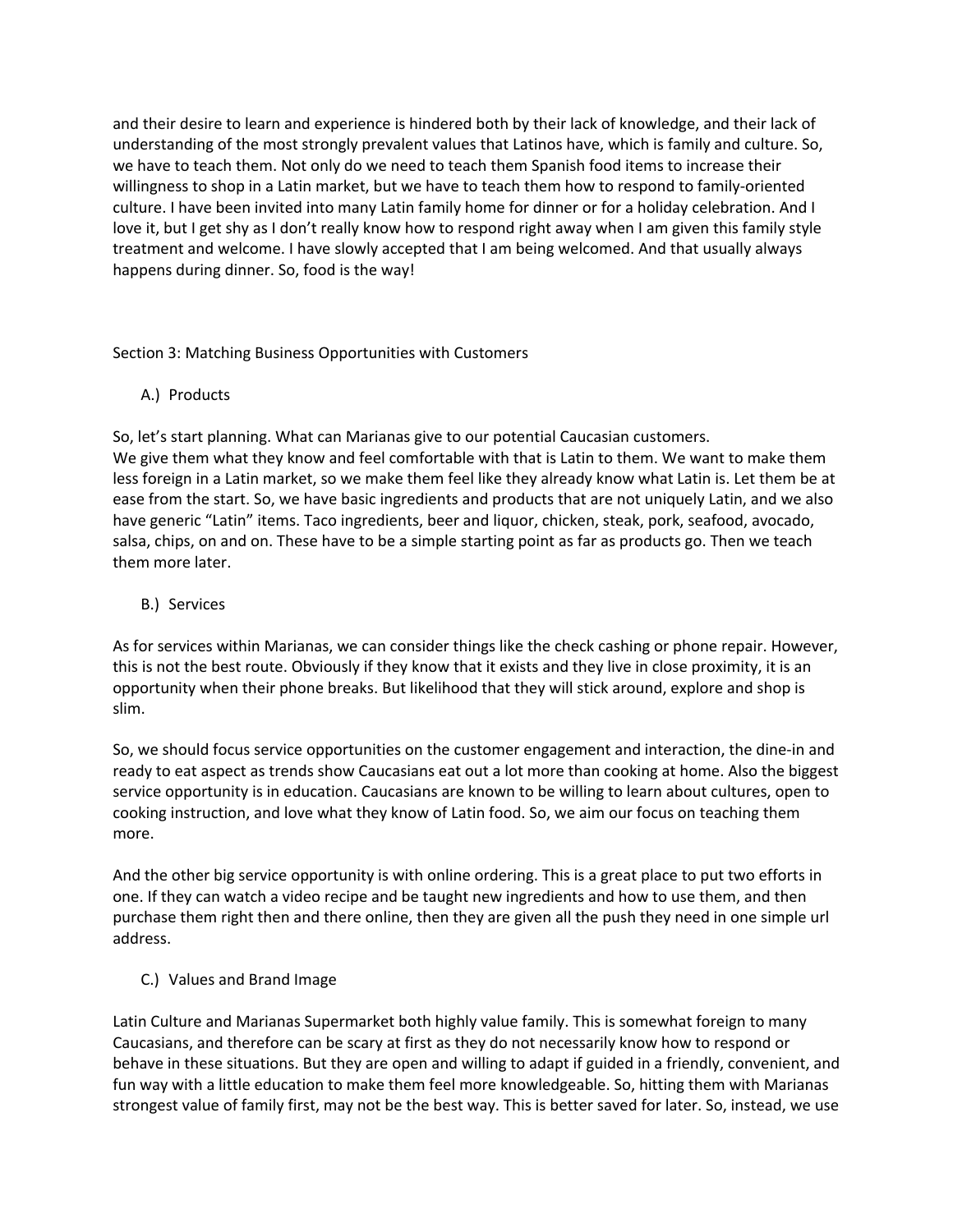a different value from our list. Friendly and Fun is probably the best. Marianas doesn't have Mr. Worldwide unfortunately, or at least I don't think so. But they do have birthday cakes!

Also, beer on sale and tacos is pretty much a party to many Caucasians. Then, there is also the convenience part. So, with the help of the internet, and some great content that is funny, cool and hip, with elements of pop culture reference, popular music, etc., and the pitching of tacos and beer and online shopping with curbside pickup, the party is about to go down!

D.) Opportunities and Goals

Teach them. Let them feel like they already know who we are. Give them comfort in tacos and beer and show them a friendly welcome, not a family welcome first, and theme advertising with elements of popular culture and fun! Teach them more Latin ingredients through easy recipes and guide them to the convenience of online shopping to purchase their items. This is the opportunity and the goal. We need to teach them how to be part of our Marianas family.

# Section 4 -Strategy and Implementation

A.) Communicating with Target Audience

Everything, and I mean EVERYTHING needs to be in both English and Spanish. Caucasians are open to learning other cultures and languages. However, they are not the minority group in this country, and therefore do not respond well when their native language is secondary. This is somewhat narcissistic perhaps, but it is our reality. So, they have to know how to read everything. And, what helps even further, is descriptions. For example, in a Japanese restaurant I might read an entrée name in Japanese, and under it says, "spicy red snapper in a tomato sauce over rice" and I might order that. If that weren't included, I'd be eating California Rolls!

Aside from language, the tone and themes are necessary. So, with Caucasians we need to speak in pop culture all day. Caucasians value celebrities more than they do family. This is because they are often raised in front of the television, phone, radio and computer and their family is the family on the tv show Full House or another television family. So, utilize pop culture themes, music and elements in advertising. Use Spanish words they know like Adios or Fuego, (they know this term often because of Mr. Worldwide).

# B.) Theme and Message

We want to invite them into our family and culture, but these are foreign values to them. So, we theme things with fun, party, pop culture, white-washed American Latin products and then we teach them by showing them a friendly welcome and help them learn the culture and family values of Latin culture. The message ultimately is to come have dinner with us and be a part of our family, but this starts with let's have a fiesta cook up some carne asada tacos, drink horchata and watch George Lopez. Then while we party, teach them Bachata. While we cook, teach them how to use some new Spanish spices or how to make something new, and then while we watch George Lopez, use some cute term to address them like Mija and invite them over another time. Don't call them gringo or güero repeatedly. This makes them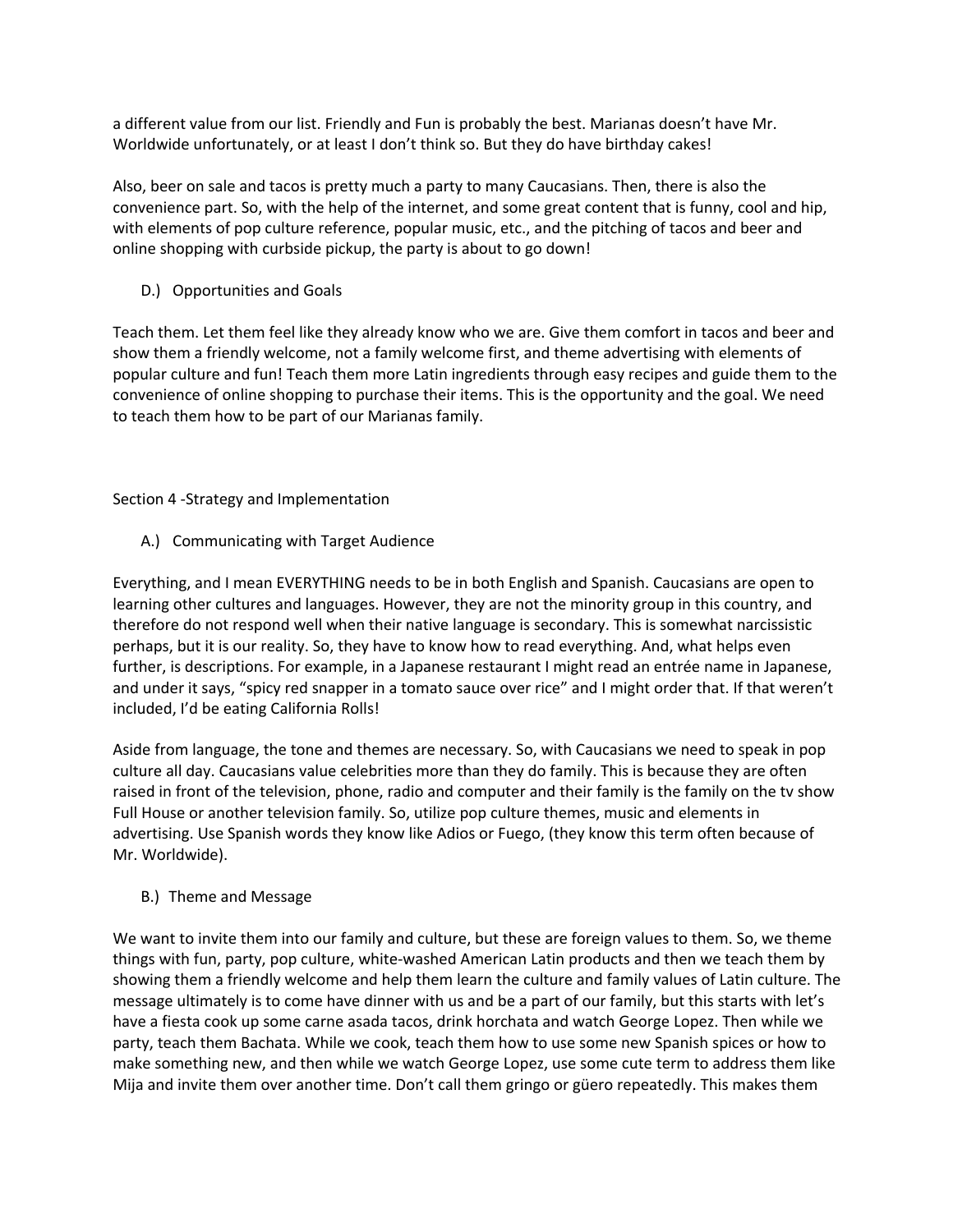feel like they don't belong. So, we have to use this in advertising and in imagery and videos and also in customer interaction.

C.) Channels and Content

Caucasians are raised with pop culture as their only image of family values typically. So, video is important, through television and online. YouTube and social media are a perfect way to interact with them and utilizing pop culture music, simple Latin products and common products, and lots of humor and entertainment. I realize a grocery store is not a nightclub or a fiesta, but commercials don't have to be limited to what you sell, in order to show a value, emotion, personality, and change the way we perceive the business. Subway is Jared. Progressive insurance is funny because of Flo. AT&T got a whole lot more business when they started putting that same hot girl in their commercials. Chihuahuas are EXTREMELY Mexican to Caucasians thanks to Taco Bell. Advertisements can greatly show the personality of the business. And if Marianas is Fun and Friendly then we should show themes of fun and friendly with popular music and humor. Latin humor is awesome. So, ads need to be creative and fun.

D.) Products and Features

Educational recipe videos are a great way to introduce new products. But there are other ways. We can create fun commercials or videos online with interaction between Hispanic character and a Caucasian character. Address the issue head-on. Caucasians know we have limited knowledge of Hispanic culture. It's not entirely our fault. It's not taught to us that strongly for most. I never even met a Hispanic person until I was 18 and moved to California. Californians know a lot more Spanish words, phrases, foods etc., than people who grew up in Louisiana or Nebraska. So, teach us. Show us in ways with fun and personality and welcoming us in to a friendly and ultimately a family environment that we unfortunately weren't blessed with as deeply engrained in our cultural upbringing. We desire it in many ways, like a boy without a father in his life desires to have a fatherly figure present. But he may be shy or scared at first because he doesn't know how to react to this foreign concept. So, don't overly family them initially. If I come into a large Hispanic family gathering, it can be overwhelming. So, fun, friendly is the start, and then add a little educational aspect into the advertisement, and then they will start feeling comfortable. Then when they come shop, then give them the family treatment that Marianas is built upon.

E.) Goals and Evaluation

The Goal is to start small and safe. Create a balance between Latinos and Caucasians through fun, friendly, shared popular culture and entertainment themes, and simple tastes and elements of Hispanic culture and values. Build a friendship and then teach them what family is all about. Teach them new foods and products, by introducing them with labels and descriptions in both Spanish and English. Give them a reason to feel like they are not dumb just because they don't know the culture and language. Give them a reason to feel ok for not having the same family orientation experiences. Show them how and let them see what they are missing. The family, the fun, the food…it's all there. Marianas has it all there. I experienced it. But I was brave and went looking. You can't wait for them to be brave. Show them. They spend all their time online and in front of the tv, on their phones, computers, and listening to the radio. Just make it fun and easy and simple. Oh, and don't start with the candy aisle. Spicy candy is a tough thing to get used to if it has always been sweet since birth.